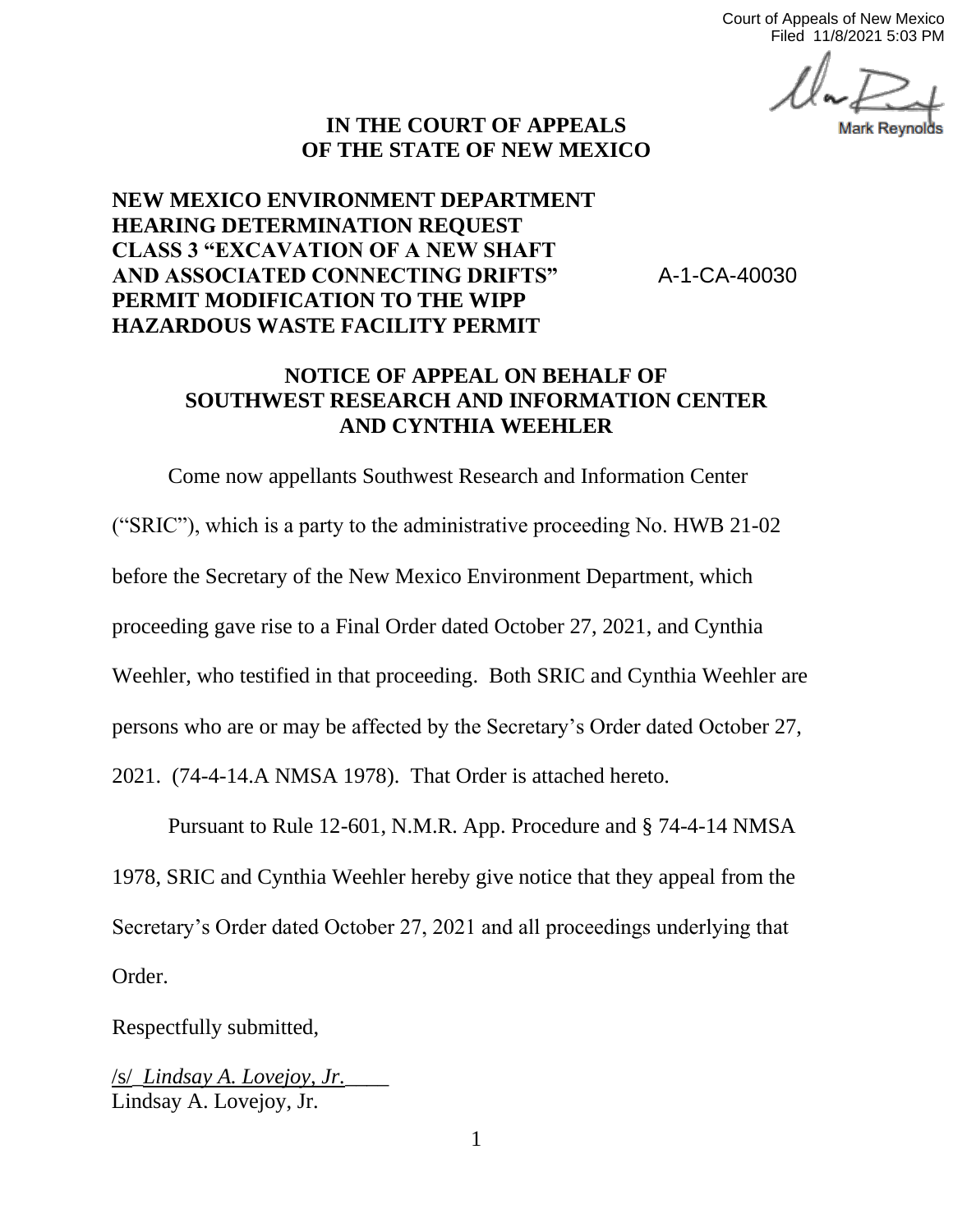Attorney for Southwest Research and Information Center and Cynthia Weehler 3600 Cerrillos Road, #1001A Santa Fe, NM 87507 (505) 983-1800

Dated: November 8, 2021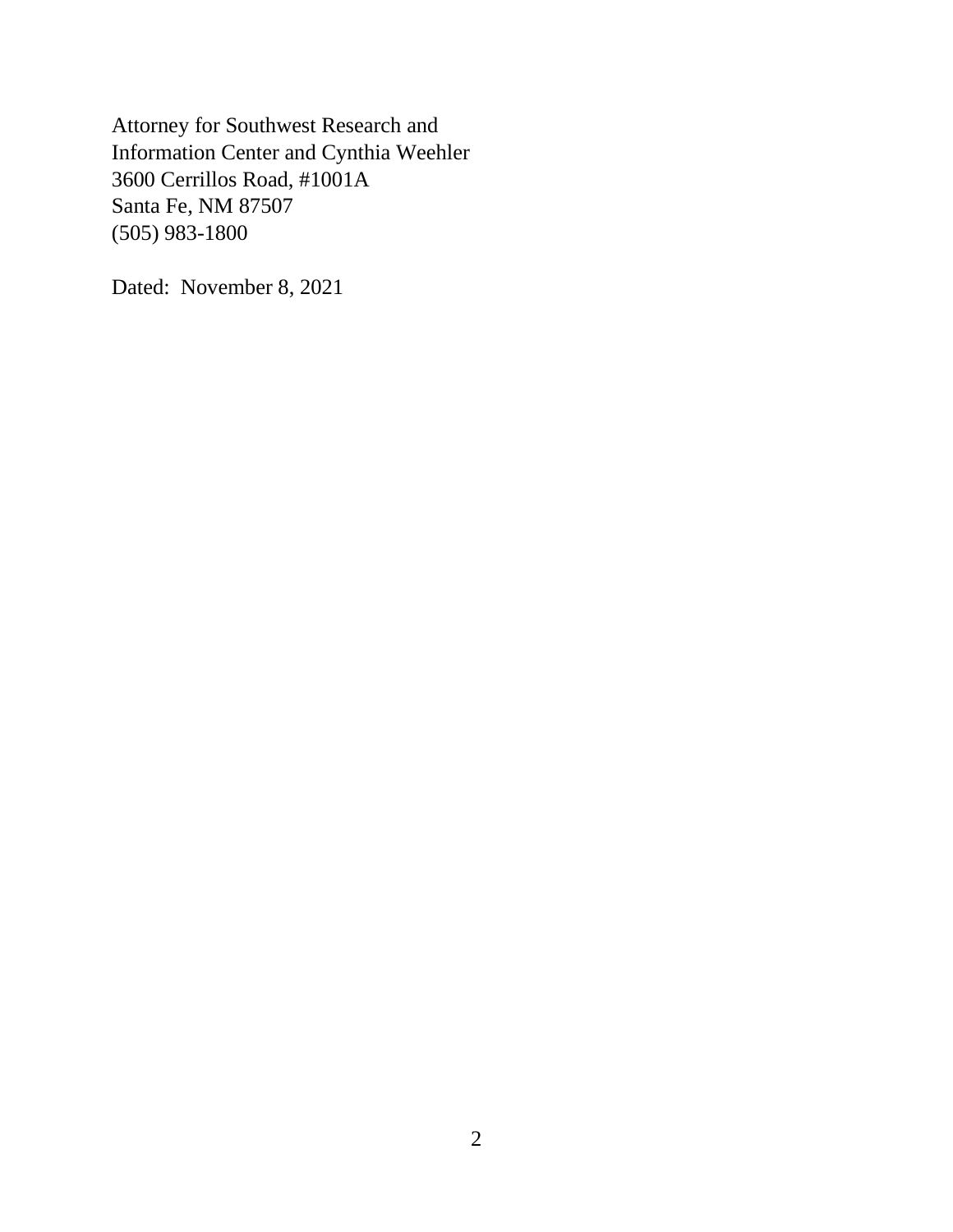## **Certificate of Service**

I hereby certify that this Notice of Appeal was served on the following via my office email account pursuant to direction from the Clerk of the Court of

Appeals on November 8, 2021:

James Angel [James.Angel@emcbc.](mailto:James.Angel@emcbc)doe.gov Myles Hall [Myles.Hall@cbfo.](mailto:Myles.Hall@cbfo)doe.gov

Michael L. Woodward mwoodward@hslawmail.com J.D. Head jhead@fbhg.law Robert A. Stranahan, IV Rstranahan1@me.com Dennis N. Cook dennis.cook@wipp.ws Leslie Brett Babb Brett.Babb@wipp.ws

Chris Vigil christopherj.vigil@state.nm.us Christal Weatherly Christal.Weatherly@state.nm.us Ricardo Maestas Ricardo.Maestas@state.nm.us Megan McLean Megan.McLean@state.nm.us

Steve Zappe steve\_zappe@mac.com

Scott Kovac scott@nukewatch.org Joni Arends jarends@nuclearactive.org

Deborah Reade reade@nets.com

George Anastas GAnastas5@Comcast.Net

Dave McCoy dave@radfreenm.org